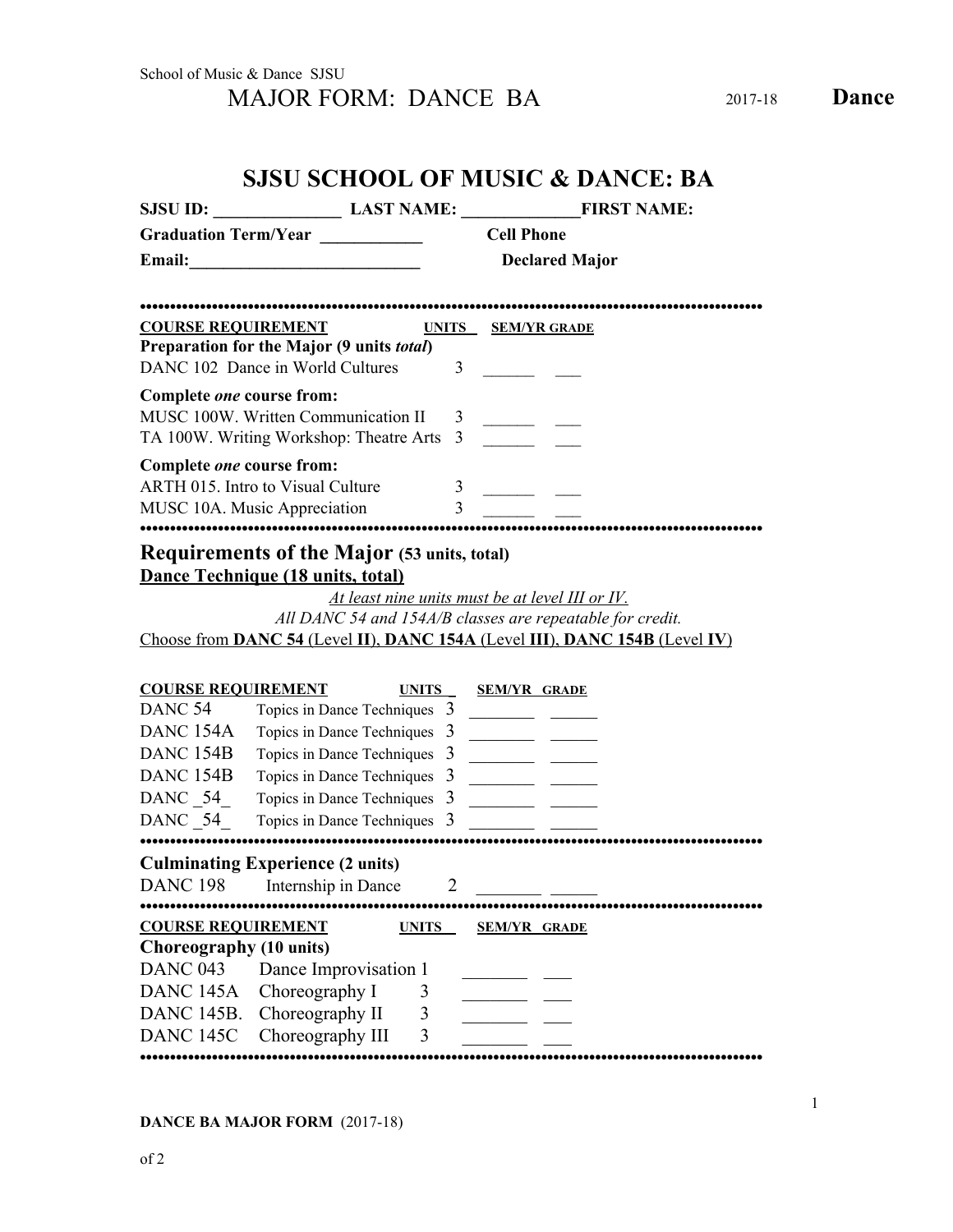## **DANCE BA MAJOR FORM** (2017-18)